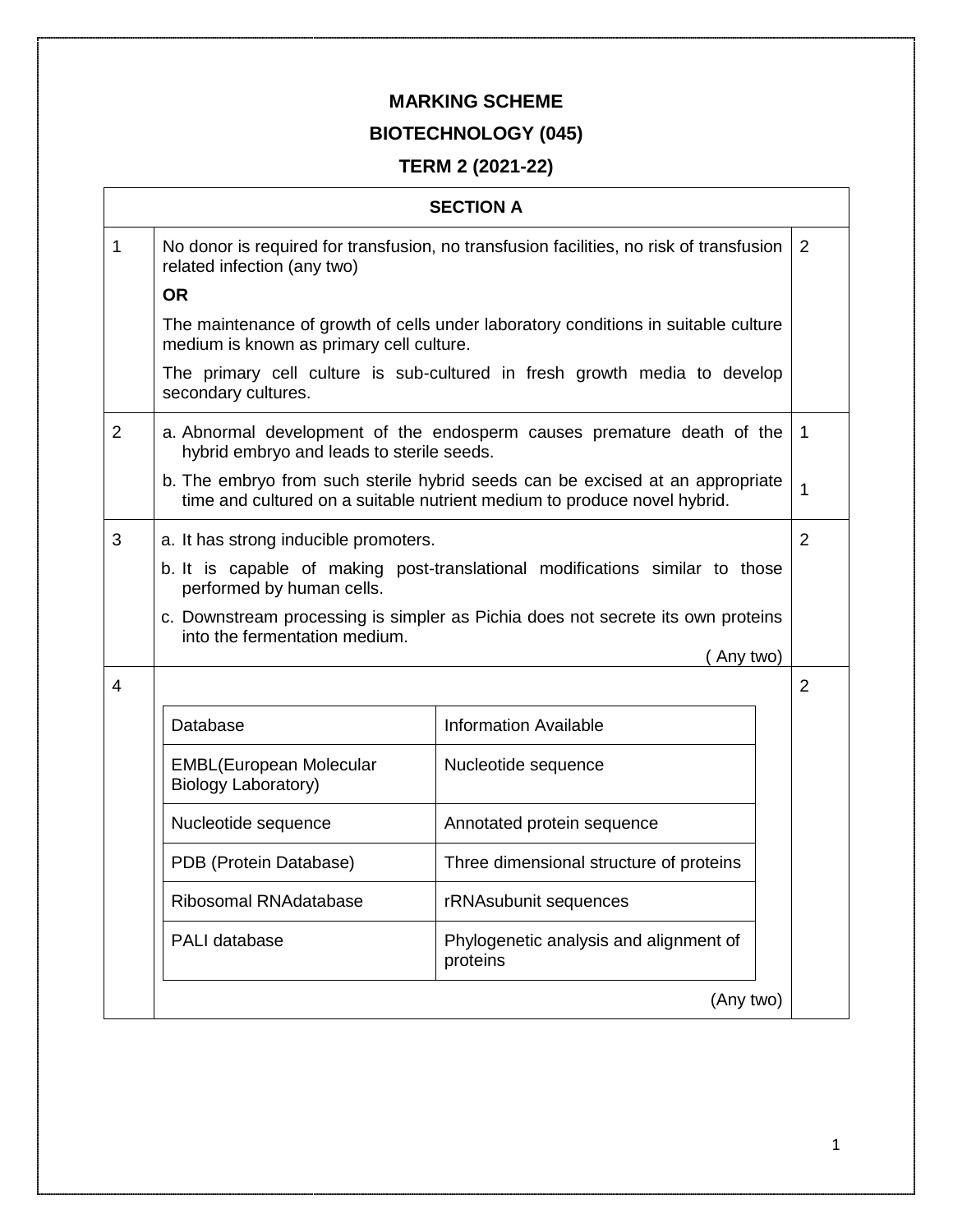|   | <b>OR</b>                                                                                                                                                                                                                                                         |                |
|---|-------------------------------------------------------------------------------------------------------------------------------------------------------------------------------------------------------------------------------------------------------------------|----------------|
|   | 1. Processing raw information: The experimentally determined sequence (raw<br>information) is processed using bioinformatics tools into genes, the proteins<br>encoded and their function, the regulatory sequences, and inferring<br>phylogenetic relationships. |                |
|   | 2. Genes: Gene prediction can be done by using computer programs like Gene<br>Mark for bacterial genomes and GENSCAN for eukaryotes.                                                                                                                              |                |
|   | 3. Proteins: Protein sequences can be inferred from the predicted genes by using<br>simple computer programs.                                                                                                                                                     |                |
|   | 4. Regulatory sequences: Regulatory sequences can also be identified and<br>analysed by using bioinformatics tools.                                                                                                                                               |                |
|   | 5. Inferring phylogenetic relationships: Information regarding the relationships<br>between organisms can be obtained by aligning multiple sequences,<br>calculating evolutionary distance and constructing phylogenetic trees.                                   |                |
|   | 6. Making a Discovery: Using the bioinformatics tools and databases, the<br>functions of unknown genes can be predicted.<br>(Any Two)                                                                                                                             |                |
| 5 | a. Somatic Hybrids<br>b. Cybrids (Cytoplasmic hybrids)<br>c. Genetic trasformations<br>d. Metabolic studies                                                                                                                                                       | $\overline{2}$ |
| 6 | T-cells play a major role in rejection of foreign grafts and hence they are<br>responsible for the kidney transplant rejection.                                                                                                                                   | 1              |
|   | OKT3 is a monoclonal antibody that targets CD3 surface markers (antigens)<br>present on mature T- cells and remove them from circulation and hence prevent<br>acute renal allograft rejection.                                                                    | 1              |
|   | <b>SECTION B</b>                                                                                                                                                                                                                                                  |                |
| 7 | a. Gene knock out- selectively remove a gene.                                                                                                                                                                                                                     | 1              |
|   | b. Used to understand genetic basis of diseases, new diagnostic and<br>therapeutic modalities.<br>(Any two)                                                                                                                                                       | 2              |
| 8 | a. Use of certain hormones can convert somatic cells into state similar to<br>embryos which are encapsulated to produce artificial seeds.                                                                                                                         | $\overline{1}$ |
|   | b. Artificial seeds are bigger in size/ long term storage/potential for automation.<br>(Any two)                                                                                                                                                                  | $\overline{2}$ |
| 9 | The given sequence is compared with sequences in the database using<br>$\bullet$<br>substitution matrices that specify scores to either 'reward' a match or<br>'penalize' a mismatch.                                                                             | 1              |
|   | Top scoring matches are ranked according to set criteria that serve to<br>distinguish between a similarity due to ancestral relationship or due to<br>random chance.                                                                                              | 1              |
|   | True matches are further examined thoroughly with other details accessible<br>through Entrez and other tools available at NCBI.                                                                                                                                   | 1              |